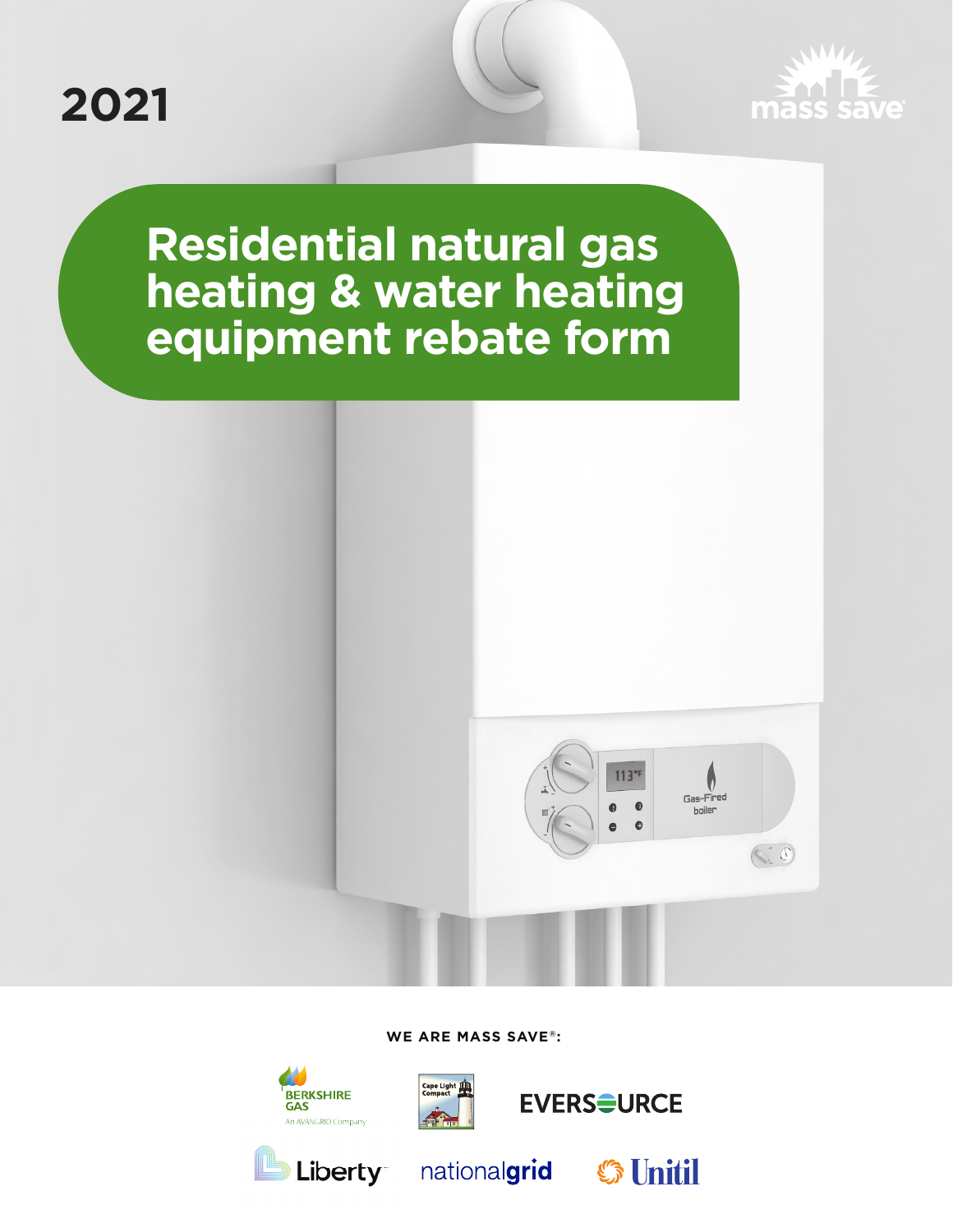# 2021 residential natural gas heating & water heating equipment rebate form

**Save with rebates on residential natural gas heating & water heating equipment installed between January 1, 2021 and December 31, 2021.** 

**Rebate not to exceed purchase price. Limit three (3) rebates per gas meter.** 

| <b>HIGH-EFFICIENCY HEATING EQUIPMENT</b>                          |                           |               |                      |      |                         |  |  |
|-------------------------------------------------------------------|---------------------------|---------------|----------------------|------|-------------------------|--|--|
| <b>Measure Description</b>                                        | <b>Date</b><br>Installed* | Manufacturer* | <b>Model Number*</b> | QTY* | Rebate<br><b>Amount</b> |  |  |
| Natural Gas Furnace w/ECM <sup>**</sup> ≥ 95% AFUE                |                           |               |                      |      | \$1,000                 |  |  |
| Natural Gas Furnace w/ECM <sup>**</sup> ≥ 97% AFUE                |                           |               |                      |      | \$1,250                 |  |  |
| Natural Gas Furnace w/ECM**<br>$w/On$ -Demand DHW $\geq$ 97% AFUE |                           |               |                      |      | \$950                   |  |  |
|                                                                   |                           |               |                      |      |                         |  |  |
| Natural Gas Hot Water Boiler ≥ 95% AFUE                           |                           |               |                      |      | \$2,750                 |  |  |
| Condensing Boiler w/On-Demand DHW<br>$\geq$ 95% AFUE              |                           |               |                      |      | \$2,400                 |  |  |

\*\* Electronically Commutated Motor

| <b>HIGH-EFFICIENCY WATER HEATING EQUIPMENT</b>                                                             |                           |               |                      |      |                         |  |  |  |
|------------------------------------------------------------------------------------------------------------|---------------------------|---------------|----------------------|------|-------------------------|--|--|--|
| <b>Measure Description</b>                                                                                 | <b>Date</b><br>Installed* | Manufacturer* | <b>Model Number*</b> | QTY* | Rebate<br><b>Amount</b> |  |  |  |
| ENERGY STAR® Certified On-Demand<br>Tankless Water Heater $\ge$ .87 UEF                                    |                           |               |                      |      | \$700                   |  |  |  |
| <b>ENERGY STAR® Certified Storage</b><br>Water Heater Medium Draw $\ge$ .64 UEF<br>High Draw $\ge$ .68 UEF |                           |               |                      |      | \$100                   |  |  |  |
| ENERGY STAR® Certified Condensing<br>Gas Water Heater $\ge$ .80 UEF                                        |                           |               |                      |      | \$500                   |  |  |  |
|                                                                                                            |                           |               |                      |      |                         |  |  |  |

## **Rebate not to exceed purchase price. Limit four (4) thermostat rebates per gas meter.**

| <b>HEATING CONTROLS</b>                                                                                              |                    |               |                         |                                                          |                    |                                 |         |                         |
|----------------------------------------------------------------------------------------------------------------------|--------------------|---------------|-------------------------|----------------------------------------------------------|--------------------|---------------------------------|---------|-------------------------|
| <b>Measure</b><br><b>Description</b>                                                                                 | Date<br>Installed* | Manufacturer* | <b>Model</b><br>Number* | Does your home<br>have a central air<br>cooling system?* | Installed by*      | <b>Purchase</b><br><b>Price</b> | $QTY^*$ | Rebate<br><b>Amount</b> |
| Programmable<br>Thermostat                                                                                           |                    |               |                         | Yes<br>' No                                              | Self<br>Contractor |                                 |         | \$25                    |
| <b>ENERGY STAR® Certified</b><br><b>Smart Thermostat</b><br>(Visit MassSave.com/Thermostats<br>for qualified models) |                    |               |                         | Yes<br>' No                                              | Self<br>Contractor |                                 |         | \$100                   |

For smart thermostats only. Customers with central A/C must provide serial number and MAC address to be eligible for additional oferings.

**WE ARE MASS SAVE®:** 

**Serial Number: 2008 Contract Address: 2008 MAC Address: 2008 MAC Address: 2008 MAC Address: 2008 MAC Address: 2008** 

**BERKSHIRE GAS** An AVANGRID Company







**FOR ADDITIONAL INFORMATION, VISIT [MASSSAVE.COM/REBATES](www.MassSave.com/Thermostats) OR CALL 800-232-0672.**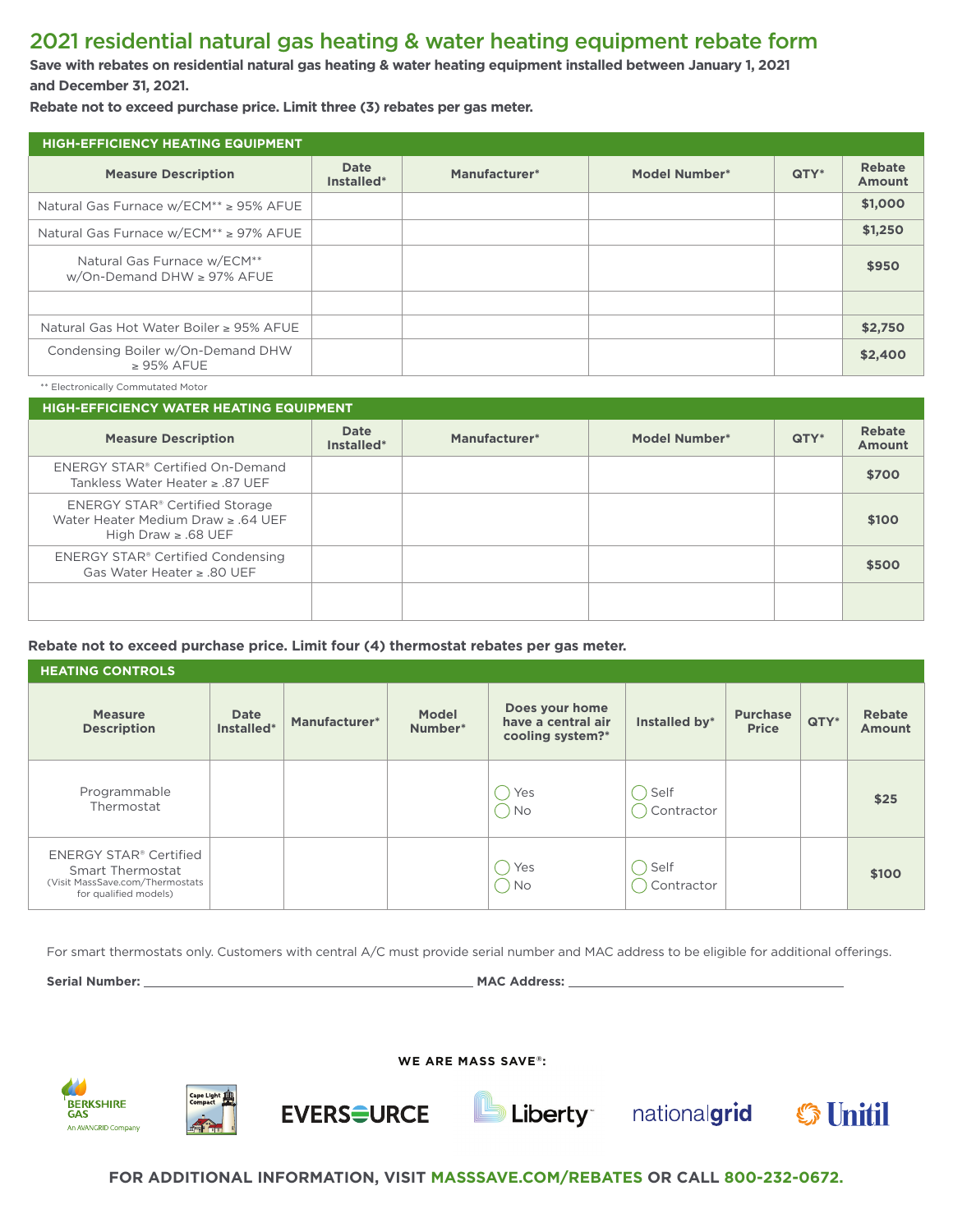

#### **GET STARTED**

- 1. Work with a licensed contractor to install a qualifying product at a property with an active residential gas heating account with Berkshire Gas, Eversource, Liberty, National Grid or Unitil.
- 2. **Interested in 0% fnancing?** Apply for a Mass Save**®** HEAT Loan prior to installing your equipment. Learn more at **[MassSave.com/HEATLoan](www.MassSave.com/HEATLoan)**

#### **COMPLETE FORM AND SUBMIT REBATE**

#### **REQUIRED DOCUMENTS\***

**1. \*Completed and signed application. 2. \*Copy of your most recent gas utility bill. 3. \*Copy of a dated work order, invoice, or receipt within 60 days from installation. Invoice must include the following.** 

❍ ❍ ❍ ❍ \*Contractor Information \*Equipment Manufacturer & Model Number \*Installation Date & Address \*Total Install Cost & Proof of Payment

### **To receive your rebate faster, submit online at [MassSave.com/Rebates](www.MassSave.com/Thermostats)**

By mail, send all required documentations to Mass Save Residential Heating & Cooling Program, P.O. Box 2528, Manchester, CT 06045 Note: Completed rebate application and required documentation must be submitted within 60 days of completion of work and by January 31, 2022. Rebate processing time is typically less when submitting online.

\*Required Fields/Documents

| <b>CUSTOMER INFORMATION (FILL CIRCLES COMPLETELY)</b>                                                                                                                                                                                                                                                                                                                                                                                                                                                                                                                                                                                                                         |                                                                                                                                                                                                                              |            |         |                   |        |  |  |
|-------------------------------------------------------------------------------------------------------------------------------------------------------------------------------------------------------------------------------------------------------------------------------------------------------------------------------------------------------------------------------------------------------------------------------------------------------------------------------------------------------------------------------------------------------------------------------------------------------------------------------------------------------------------------------|------------------------------------------------------------------------------------------------------------------------------------------------------------------------------------------------------------------------------|------------|---------|-------------------|--------|--|--|
| Massachusetts Residential Gas Utility:*                                                                                                                                                                                                                                                                                                                                                                                                                                                                                                                                                                                                                                       | () Berkshire Gas                                                                                                                                                                                                             | Eversource | Liberty | ( ) National Grid | Unitil |  |  |
|                                                                                                                                                                                                                                                                                                                                                                                                                                                                                                                                                                                                                                                                               |                                                                                                                                                                                                                              |            |         |                   |        |  |  |
|                                                                                                                                                                                                                                                                                                                                                                                                                                                                                                                                                                                                                                                                               |                                                                                                                                                                                                                              |            |         |                   |        |  |  |
|                                                                                                                                                                                                                                                                                                                                                                                                                                                                                                                                                                                                                                                                               |                                                                                                                                                                                                                              |            |         |                   |        |  |  |
| (must match the residential gas account address)                                                                                                                                                                                                                                                                                                                                                                                                                                                                                                                                                                                                                              |                                                                                                                                                                                                                              |            |         |                   |        |  |  |
|                                                                                                                                                                                                                                                                                                                                                                                                                                                                                                                                                                                                                                                                               |                                                                                                                                                                                                                              |            |         |                   |        |  |  |
| <b>CUSTOMER ACCEPTANCE OF TERMS</b>                                                                                                                                                                                                                                                                                                                                                                                                                                                                                                                                                                                                                                           |                                                                                                                                                                                                                              |            |         |                   |        |  |  |
| I hereby request a rebate for the listed work. Attached are copies of all receipts or invoices. I have read and agree to the Terms and Conditions of this form. I certify that a licensed contractor<br>has installed the listed high-efficiency natural gas heating and/or water heating system in accordance with Program Guidelines and Terms and Conditions as described on this form. In an<br>effort to continuously improve our process we may contact you regarding your experience. The participating utility or energy efficiency service provider reserves the right to conduct field<br>inspections to verify installations in accordance with proper guidelines. |                                                                                                                                                                                                                              |            |         |                   |        |  |  |
|                                                                                                                                                                                                                                                                                                                                                                                                                                                                                                                                                                                                                                                                               | Date: All and the second contract of the second contract of the second contract of the second contract of the<br>Customer Signature: National Account of the Customer Signature: National Account of the Customer Signature: |            |         |                   |        |  |  |
| ELECTRIC SERVICE PROVIDER (REQUIRED FOR SMART THERMOSTAT REBATE ONLY)                                                                                                                                                                                                                                                                                                                                                                                                                                                                                                                                                                                                         |                                                                                                                                                                                                                              |            |         |                   |        |  |  |
| Massachusetts Residential Electric Utility or Energy Efficiency Provider:* (Cape Light Compact (C) Eversource (MA Only)                                                                                                                                                                                                                                                                                                                                                                                                                                                                                                                                                       |                                                                                                                                                                                                                              |            |         |                   |        |  |  |
| ◯ National Grid Electric (MA Only) ◯ Unitil Electric (MA Only) ◯ Municipal Electric Company                                                                                                                                                                                                                                                                                                                                                                                                                                                                                                                                                                                   |                                                                                                                                                                                                                              |            |         |                   |        |  |  |
|                                                                                                                                                                                                                                                                                                                                                                                                                                                                                                                                                                                                                                                                               |                                                                                                                                                                                                                              |            |         |                   |        |  |  |
| <b>MAILING ADDRESS FOR REBATE (IF DIFFERENT FROM ABOVE)</b>                                                                                                                                                                                                                                                                                                                                                                                                                                                                                                                                                                                                                   |                                                                                                                                                                                                                              |            |         |                   |        |  |  |
|                                                                                                                                                                                                                                                                                                                                                                                                                                                                                                                                                                                                                                                                               |                                                                                                                                                                                                                              |            |         |                   |        |  |  |
|                                                                                                                                                                                                                                                                                                                                                                                                                                                                                                                                                                                                                                                                               |                                                                                                                                                                                                                              |            |         |                   |        |  |  |
|                                                                                                                                                                                                                                                                                                                                                                                                                                                                                                                                                                                                                                                                               |                                                                                                                                                                                                                              |            |         |                   |        |  |  |
|                                                                                                                                                                                                                                                                                                                                                                                                                                                                                                                                                                                                                                                                               |                                                                                                                                                                                                                              |            |         |                   |        |  |  |
| <b>CONTRACTOR INFORMATION</b>                                                                                                                                                                                                                                                                                                                                                                                                                                                                                                                                                                                                                                                 |                                                                                                                                                                                                                              |            |         |                   |        |  |  |
| Note: All contractor information contained in this section is required on the contractor's invoice.                                                                                                                                                                                                                                                                                                                                                                                                                                                                                                                                                                           |                                                                                                                                                                                                                              |            |         |                   |        |  |  |
|                                                                                                                                                                                                                                                                                                                                                                                                                                                                                                                                                                                                                                                                               |                                                                                                                                                                                                                              |            |         |                   |        |  |  |
|                                                                                                                                                                                                                                                                                                                                                                                                                                                                                                                                                                                                                                                                               |                                                                                                                                                                                                                              |            |         |                   |        |  |  |
|                                                                                                                                                                                                                                                                                                                                                                                                                                                                                                                                                                                                                                                                               |                                                                                                                                                                                                                              |            |         |                   |        |  |  |
| Please allow 6-8 weeks for processing. For more information, to confirm eligibility or to check the status of your rebate,<br>call 800-232-0672 or email ask@efi.org                                                                                                                                                                                                                                                                                                                                                                                                                                                                                                          |                                                                                                                                                                                                                              |            |         |                   |        |  |  |